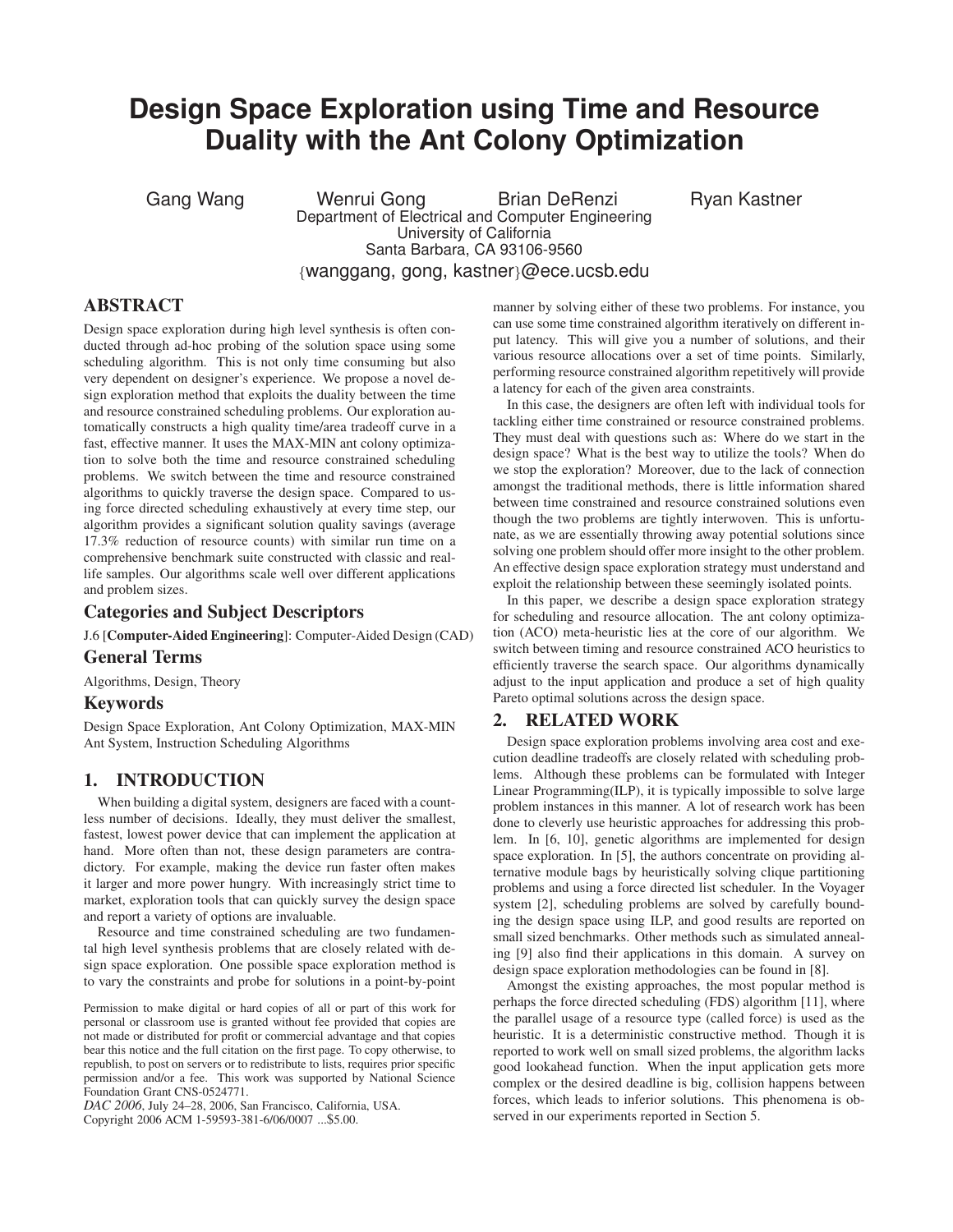

Figure 1: Design Space Exploration Using Duality between Scheduling Problems

# 3. TIME AND RESOURCE CONSTRAINED DUALITY

We are concerned with the design problem of making tradeoffs between hardware cost and timing performance. This is still a commonly faced problem in practice, and other system metrics, such as power consumption, are closely related with them. Based on this, our design space can be viewed as a two dimensional space illustrated in Figure 1(a), where the x-axis is the execution deadline and the y-axis is the aggregated hardware cost. In this space, each point represents a specific tradeoff of the two parameters.

For a given application, the designer will be given  $R$  types of computing resources (e.g. multipliers and adders) to map the application onto. We define a specific design as a *configuration*, which is simply the number of instances for each resource type. In order to keep the discussion simple, in the rest of the paper we assume there are only two resource types  $M$  and  $A$ , though our algorithm is not limited to this constraint. Thus, each configuration can be specified by  $(m, a)$  where m is the number of resource M and a is the number of A. It is worth noticing that for each point in the design space shown in Figure 1(a), we might have multiple configurations that could realize it. Furthermore, for each specific configuration  $C$  with cost  $c$ , it covers a horizontal line in the design space starting at  $(t_{min}, c)$ , where  $t_{min}$  is the resource constrained minimum scheduling time.

The goal of design space exploration is to help the designer find the optimal tradeoff between the time and area. Theoretically, this can be done by performing time constrained scheduling (TCS) on all  $t$  in the interested range. These points form a curve in the design space, as illustrated by curve  $L$  in Figure 1(a). This curve divides the design space into two parts, labeled with  $F$  and  $U$  respectively in Figure 1(a), where all the points in  $F$  are feasible to the given application while  $U$  contains all the unfeasible time/area pairs. More interestingly, we have the following attribute for curve  $L$  (Proof is not given due to space limit):

#### Lemma 3.1 *Curve* L *is monotonically non-increasing as the deadline* t *increases.*

Due to such a monotonically non-increasing property of curve  $L$ , there may exist horizontal segments along the curve. Based on our experience, horizontal segments appear frequently in practice. This motivates us to look into potential methods to exploit the duality between RCS and TCS to enhance the design space exploration process. First, we consider the following theorem:

Theorem 3.2 *If* C *is a configuration that provides the minimum cost* c at time  $t_1$ , then the resource constrained scheduling result  $t_2$ *of* C satisfies  $t_2 \leq t_1$ *. More importantly, there is no configuration* 

 $C'$  with a cost  $c' < c$  that can produce a minimum execution time *in the range of*  $[t_2, t_1]$ *.* 

PROOF. The first part of the theorem is obvious. Therefore, we focus on the second part. Assuming there is a configuration  $C'$  that provides an execution time  $t_3 \in [t_2, t_1]$ , then C' must be able to produce  $t_1$ . Since  $C'$  has a smaller cost, this conflicts with the fact that  $C$  is the minimum cost solution (i.e. the TCS solution) at time  $t_1$ . Thus the statement is true. This is illustrated in Figure 1(b) with configuration  $(m_1, a_1)$  and  $(m', a')$ .

This theorem provides a key insight for the design space exploration problem. It says that if we can find a configuration with optimal cost  $c$  at time  $t_1$ , we can move along the horizontal segment from  $(t_1, c)$  to  $(t_2, c)$  without losing optimality. Here  $t_2$  is the RCS solution for the found configuration. This enables us to efficiently construct the curve  $L$  by iteratively using TCS and RCS algorithms and leveraging the fact that such horizontal segments do frequently occur in practice. Based on the above discussion, we propose a new space exploration algorithm as shown in Algorithm 1 that exploits the duality between RCS and TCS solutions. Notice the *min* function in step 10 is necessary since a practical RCS algorithm may not return the true optimal and could be worse than t*cur*.

procedure DSE output: curve  $L$ 

- 1: interested time range [t*min*, t*max*],
- 2:  $L = \phi$
- 
- 3:  $t_{cur} = t_{max}$ <br>4: **while**  $t_{cur} \ge$ 4: while  $t_{cur} \geqslant t_{min}$  do
- 5: perform TCS on  $t_{cur}$  to get the optimal configurations  $C_i$ .<br>6: **for** configuration  $C_i$  **do**
- 6: **for** configuration  $C_i$  **do**<br>7: **perform RCS** to obtain
- 7: perform RCS to obtain the minimum time  $t_{res}^i$
- 8: end for
- 9:  $t_{res} = \min_i (t_{res}^i)$  /\* find the best rcs time \*/
- 
- 10:  $t_{cur} = \min(t_{cur}, t_{rcs}) 1$ 11: extend L based on TCS and RCS results
- 12: end while

13: return L

Algorithm 1: Iterative Design Space Exploration Algorithm

# 4. ANT COLONY OPTIMIZATIONS

In order to select the suitable TCS and RCS algorithms, we studied different scheduling approaches for the two problems, including the popularly used force directed scheduling (FDS) for the TCS problem [11], various list scheduling heuristics, and the recently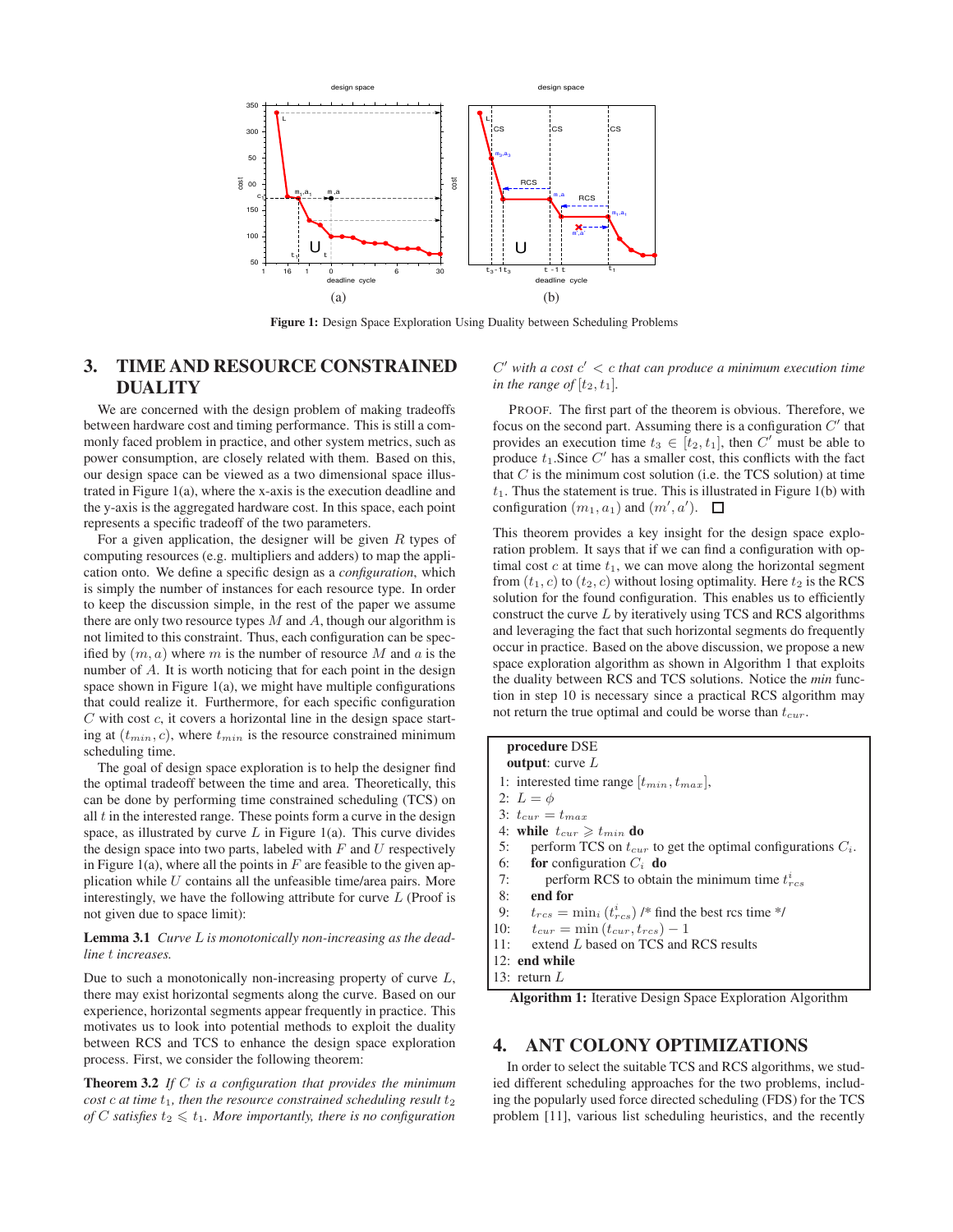proposed ant colony optimization (ACO) based instruction scheduling algorithms [13]. We chose the ACO approach for our design space exploration algorithm. Compared with traditional methods such as FDS and list scheduling, the ACO-based scheduling algorithms offer the following major benefits:

- It generates better quality scheduling results that are close to the optimal with good stability for both the TCS and RCS problems [13].
- It provides reasonable runtime. It has the same complexity as FDS method for the TCS problem.
- More importantly, as a population based method, ACO-based approach naturally provides multiple alternative solutions. This is typically not available for traditional methods, especially for force directed TCS scheduling. This feature provides potential benefit in the iterative process for our algorithm since we can select the largest jump amongst these candidates.

Ant colony optimization was originally introduced by Dorigo *et al.* [4]. It is a population based approach inspired by ethological studies on the behavior of ants, in which a collection of agents cooperate together to explore the search space. They communicate via a mechanism imitating the pheromone trails, including autocatalytic feedback and evaporation. One of the first problems to which ACO was successfully applied was the Traveling Salesman Problem (TSP) [4], for which it gave competitive results compared to traditional methods. Researchers have since formulated ACO methods for a variety of traditional  $\mathcal{NP}$ -hard problems[3]. Effective algorithms have been constructed to solve time and resource constrained scheduling problems using the MAX-MIN Ant System(MMAS) [12], a variant of the original ACO approach. Space does not permit us to elaborate the algorithms here. Interested readers are encouraged to refer to [14, 13].

# 5. EXPERIMENTS AND ANALYSIS

#### 5.1 Benchmarks and Setup

In order to test and evaluate our algorithms, we have constructed a comprehensive set of benchmarks. These benchmarks are taken from one of two sources: (1) Popular benchmarks used in previous literature; (2) Real-life examples generated and selected from the MediaBench suite [7].

The benefit of having classic samples is that they provide a direct comparison between results generated by our algorithm and results from previously published methods. This is especially helpful when some of the benchmarks have known optimal solutions. In our final testing benchmark set, seven samples widely used in instruction scheduling studies are included.

However, these samples are typically small to medium in size, and are considered somewhat old. To be representative, it is necessary to create a more comprehensive set with benchmarks of different sizes and complexities. Such benchmarks shall aim to provide challenging samples for instruction scheduling algorithms with regards to larger number of operations, higher level of parallelism and data dependency on more up-to-date testing cases from modern and real-life applications. They should also help us with a wider range of synthesis problems to test the algorithms' scalability.

With the above goals, we investigated the MediaBench suite, which contains a wide range of complete applications for image processing, communications and DSP applications. We analyzed these applications using the SUIF and Machine SUIFand over 14,000 DFGs were extracted as preliminary candidates for our benchmark set. After careful study, 13 samples were selected ranging from matrix operation (the *invertmatrix* benchmark) to imaging processing algorithm (the *jpeg idctifast* and *smoothcolor* benchmarks).

Table 1 lists all twenty benchmarks that were included in our final benchmark set. The "names" column gives the various functions where the basic blocks originated; the "size" column gives the the nodes/edges number pair. This benchmark set, including related statistics, DFG graphs and source code for the all testing samples, is available online [1].

We implemented three different design space exploration algorithms: 1) FDS: exhaustively step through the time range by performing time constrained force directed scheduling at each deadline;2) MMAS-TCS: step through the time range by performing only MMAS-based TCS scheduling at each deadline; and 3)MMAS-D: use the iterative approach proposed in Algorithm 1 by switching between MMAS-based RCS and TCS.

The MMAS-based TCS and RCS algorithms as similar to those described in Section [14]. Since there is no widely distributed and recognized FDS implementation, we implemented our own. The implementation is based on [11] and has all the applicable refinements proposed in the paper, including multi-cycle instruction support, resource preference control, and look-ahead using second order of displacement in force computation.

For all testing benchmarks, the operations are allocated on two types of computing resources, namely MUL and ALU, where MUL is capable of handling multiplication and division, while ALU is used for other operations such as addition and subtraction. Furthermore, we define the operations running on MUL to take two clock cycles and the ALU operations take one. This definitely is a simplified case from reality, however, it is a close enough approximation and does not change the generality of the results. Other resource mappings can easily be implemented within our framework.

With the assigned resource/operation mapping, ASAP is first performed to find the critical path delay L*c*. We then set our predefined deadline range to be  $[L_c, 2L_c]$ , i.e. from the critical path delay to 2 times of this delay. This results in 263 testing cases in total. Three design space exploration experiments are carried out. For the FDS and MMAS-TCS algorithms, we run force-directed or MMAS-based time constrained scheduling on every deadline and report the best schedule results together with the costs obtained. For the MMAS-D algorithm, we only run MMAS-based TCS on selected deadlines starting from 2L*<sup>c</sup>* and make jumps based on the MMAS RCS results on the TCS results obtained previously.

## 5.2 Quality Assessment

As discussed in Section 5.1, we perform three experiments on all the benchmark samples using different algorithms. First, time constrained FDS scheduling is used at every deadline. The quality of results is used as the baseline for quality performance assessment. Then MMAS-TCS and MMAS-D algorithms are executed; the difference is that MMAS-TCS steps through the design space in the same way as FDS while MMAS-D uses duality between TCS and RCS. Each of these two algorithms are executed five times in order to obtain enough statistics to evaluate their stability.

Detailed design space exploration results for some of benchmark samples are shown in Figure 2, where we compare the curves obtained by MMAS-D and FDS algorithms. Table 1 summarizes the experiment results. In each row, together with the benchmark name, we give the node/edge count, the average resource saving obtained MMAS-TCS and MMAS-D algorithms comparing with FDS. Though we do use different cost weights to bias alternative solutions (for example, solution (3M, 4A) is more favorable than (4M, 3A) as resource M has a large cost weight), we report the saving in percentage of total resource counts. We feel this is more objective and avoids confusion caused by different weight choices. The saving is computed for every deadline used for each bench